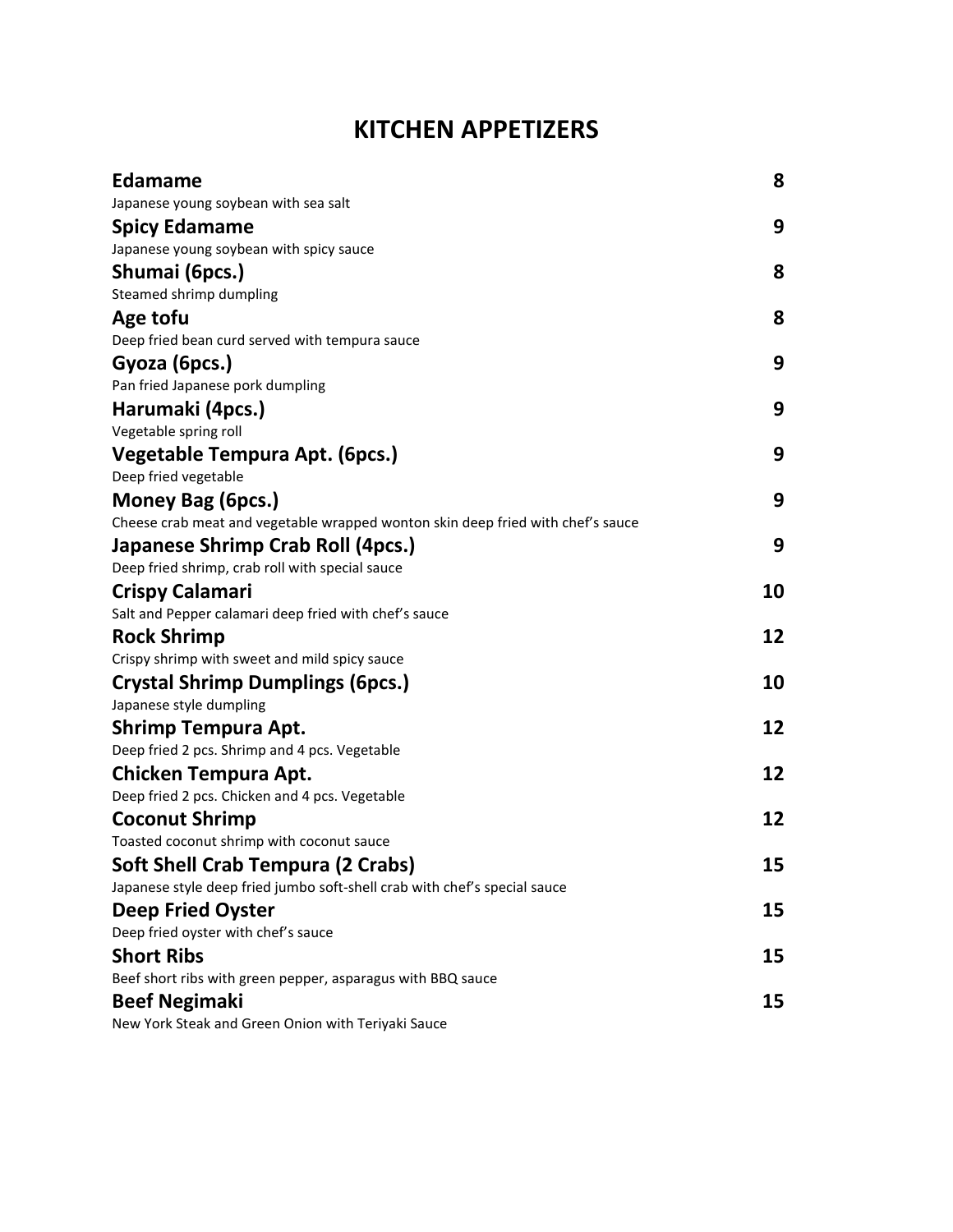# **SUSHI BAR APPETIZER**

| Sushi Appetizer                                                                                     | 10 |
|-----------------------------------------------------------------------------------------------------|----|
| 5 pcs. Assorted fresh raw fish over rice                                                            |    |
| Sashimi Appetizer                                                                                   | 12 |
| 6 pcs. Assorted fresh raw fish                                                                      |    |
| <b>Sunshine</b>                                                                                     | 16 |
| Tuna, Salmon, Yellow Tail Spicy Crab & Lobster Salad, Avocado, Fish Eggs, Special Sauce             |    |
| Salmon Dragon Ball (4pc.)                                                                           | 10 |
| Spicy salmonand cream cheese deep fried                                                             |    |
| <b>Green River</b>                                                                                  | 15 |
| Thinly slice of avocado rolled with spicy tuna and tobiko-served ponzu sauce                        |    |
| Pepper Tuna Tataki                                                                                  | 15 |
| Slightly seared pepper tuna, scallion, tobiko, served ponzu sauce                                   |    |
| <b>White Tuna Carpaccio</b>                                                                         | 13 |
| Thinly sliced white tuna, served with citrus sauce                                                  |    |
| <b>Yellowtail Jalapeno</b>                                                                          | 13 |
| Thinly yellowtail jalapeno, tobiko with garlic yuzu sauce                                           |    |
| Sexy Jalapeno                                                                                       | 18 |
| Deep fired half jalapeno with spicy tuna, cream cheese with eel sauce and spicy mayo mango          |    |
| <b>Tuna Mango Tartar</b>                                                                            | 15 |
| Chopped tuna and mango, serve with chef's special sauce                                             |    |
| Fushimi                                                                                             | 15 |
| Crab stick and cream cheese deep fried served with eel sauce, spicy mayo, fish egg, and green onion |    |
| <b>Sunflower</b>                                                                                    | 16 |
| Spicy crab, mango, fresh salmon, avocado with chef's special sauce                                  |    |

# **SOUP**

| <b>Miso Soup</b>                                                | 3  |
|-----------------------------------------------------------------|----|
| Soybean paste soup with tofu seaweed and scallion               |    |
| <b>Onion Mushroom Soup</b>                                      | 3  |
| Homemade chicken broth with mushroom, fried onion and scallions |    |
| <b>Seafood Soup</b>                                             | 12 |
| Served with scallop shrimp, crab meat and fish cake             |    |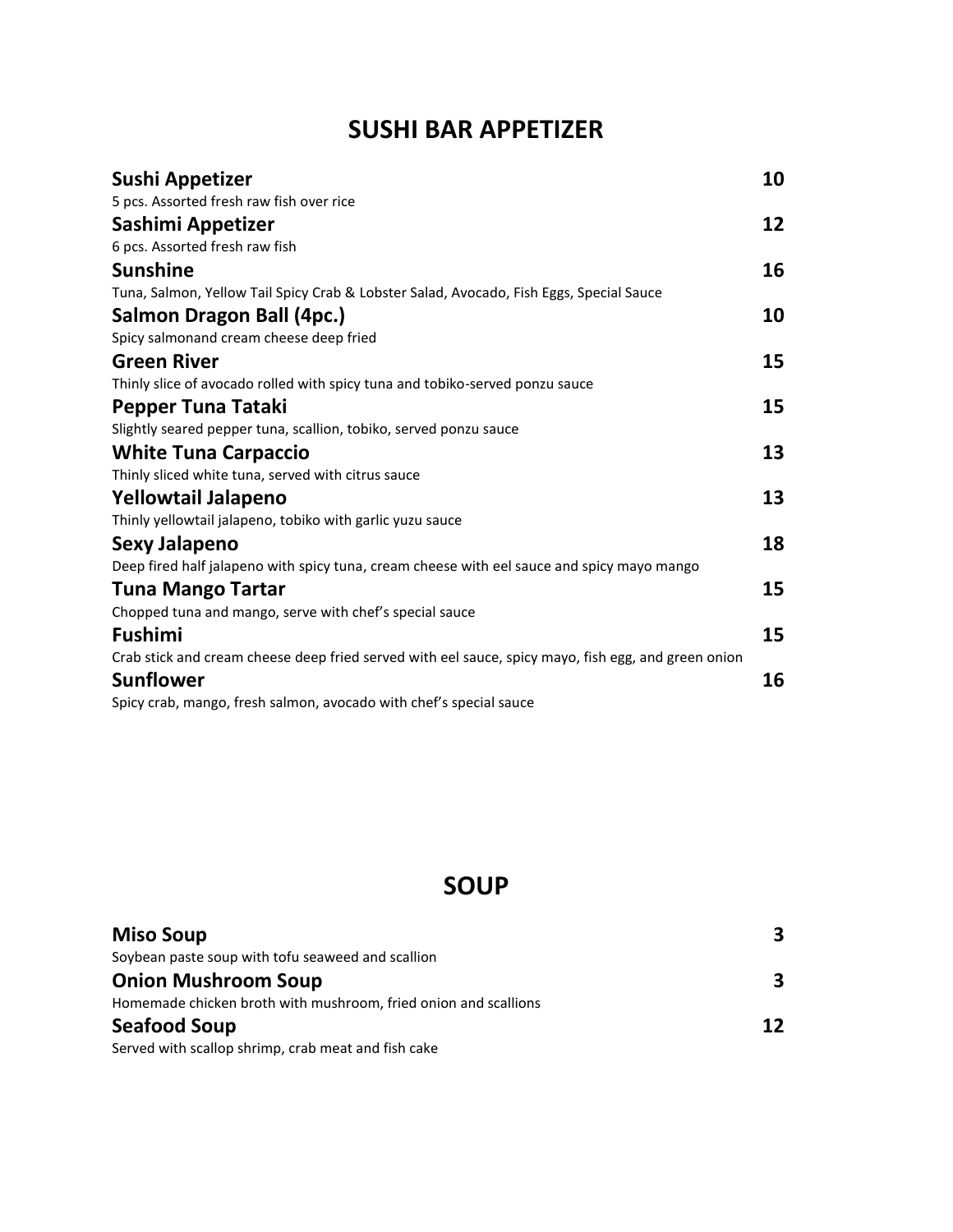### **SALAD**

| <b>House Green Salad</b>                                              | 5  |
|-----------------------------------------------------------------------|----|
| Served with ginger dressing                                           |    |
| <b>Avocado Salad</b>                                                  | 7  |
| Avocado and sesame on green salad served ginger dressing              |    |
| <b>Seaweed Salad</b>                                                  | 10 |
| Greens and Seaweed with sesame seed and tobiko                        |    |
| Kani Salad                                                            | 11 |
| Kani, cucumber, tobiko with spicy mayo                                |    |
| Salmon Skin Salad                                                     | 9  |
| Salmon skin cucumber seaweed salad mix with spicy mayo tobiko crunchy |    |
| <b>Squid Salad</b>                                                    | 12 |
| Squid lettuce bamboo shoot mix with sauce                             |    |

# **SHUSHI & SASHIMI ENTREES**

(Please tell your waiter if you can eat raw food) (Served with miso soup and house green salad)

| Maki A                                                                                | 20 |
|---------------------------------------------------------------------------------------|----|
| Tuna roll, salmon roll and California roll                                            |    |
| Maki B                                                                                | 20 |
| Sweet potato tempura roll, mango cucumber roll, and Peanut avocado roll.              |    |
| Maki C                                                                                | 25 |
| Spicy tuna roll, spicy salmon roll and spicy crab roll                                |    |
| Sushi Deluxe                                                                          | 30 |
| 10 pcs. Assorted sushi with the tuna roll                                             |    |
| Sashimi Deluxe                                                                        | 45 |
| 16 pcs Assorted raw fish                                                              |    |
| <b>Sushi and Sashimi Combination</b>                                                  | 45 |
| 5 pcs. Sushi, 11 pcs. Sashimi and California roll                                     |    |
| <b>Tuna Lover</b>                                                                     | 55 |
| 6 pcs. Tuna sushi, 8 pcs. Tuna sashimi and 1 spicy tuna roll                          |    |
| <b>Salmon Lover</b>                                                                   | 45 |
| 6 pcs. Salmon sushi, 8 pcs. Salmon sashimi and 1 spicy salmon roll                    |    |
| Sushi For 2                                                                           | 65 |
| 16 pcs. Sushi, spicy tuna roll, California roll and Foxy Lady roll                    |    |
| <b>Love Boat</b>                                                                      | 90 |
| 10 pcs, Sushi, 15 pcs. Sashimi, California roll, Rainbow roll, and Hidden Dragon Roll |    |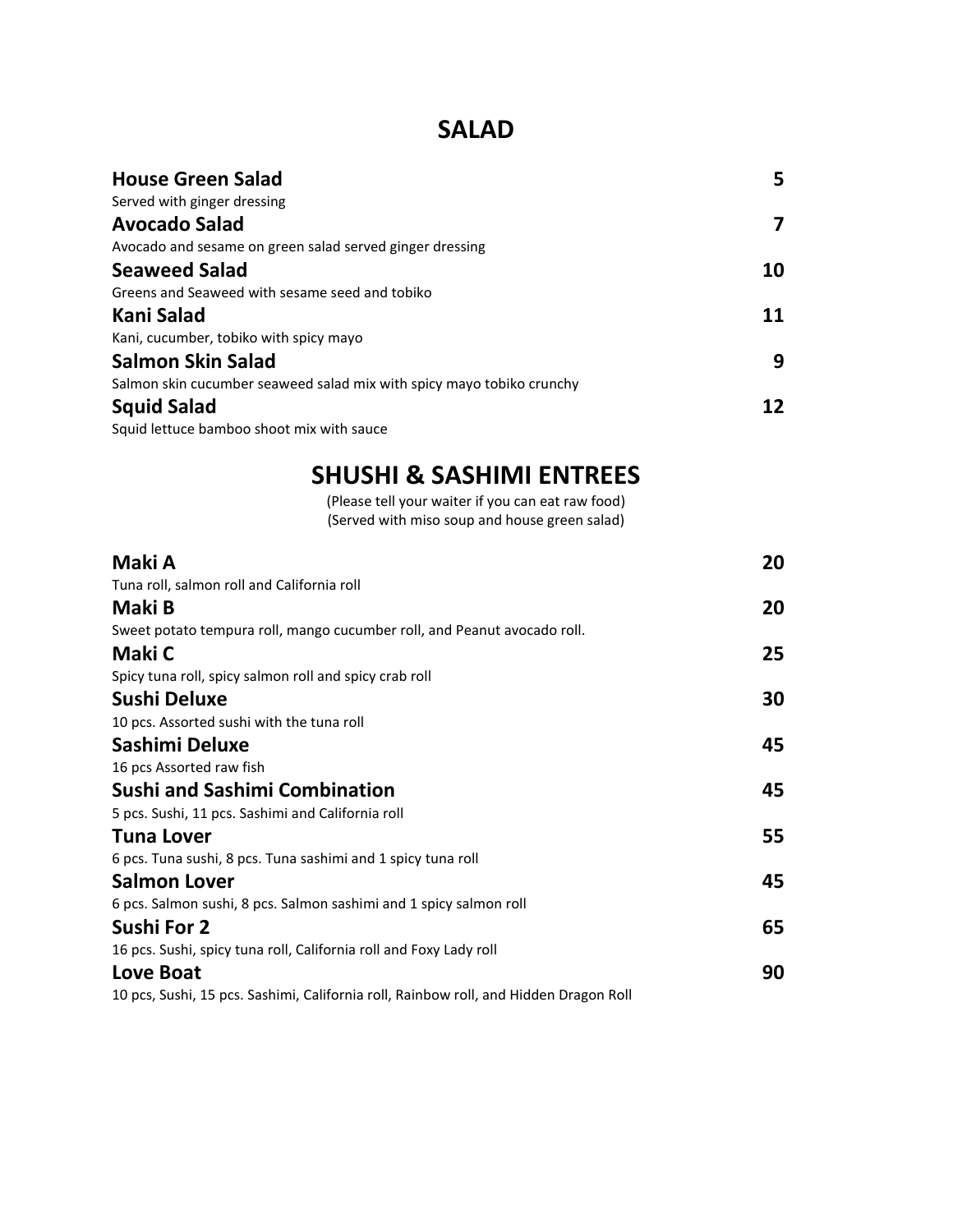# **ROLL OR HAND ROLL**

(Each roll there are 6 pcs.)

#### **Vegetable**

| <b>Cucumber Roll</b>                                                                                                        | 7  |
|-----------------------------------------------------------------------------------------------------------------------------|----|
| <b>Avocado Roll</b>                                                                                                         | 7  |
| <b>Asparagus Roll</b>                                                                                                       | 7  |
| <b>Sweet Potato Tempura Roll</b>                                                                                            | 9  |
| <b>Mango Cucumber Roll</b>                                                                                                  | 8  |
| <b>Mango Avocado Roll</b>                                                                                                   | 8  |
| <b>Cucumber Avocado Roll</b>                                                                                                | 8  |
| <b>Peanut Cucumber Roll</b>                                                                                                 | 8  |
| <b>Peanut Avocado Roll</b>                                                                                                  | 8  |
| <b>Vegetable Roll</b>                                                                                                       | 9  |
| Asparagus, avocado and cucumber                                                                                             |    |
| Cooked                                                                                                                      |    |
| <b>California Roll</b>                                                                                                      | 9  |
| Crabstick, Avocado Cucumber                                                                                                 |    |
| <b>Shrimp Aspargus Roll</b>                                                                                                 | 9  |
| <b>Shrimp Cucumber Roll</b>                                                                                                 | 9  |
| <b>Shrimp Avocado Roll</b>                                                                                                  | 9  |
| <b>Spicy Crab Roll</b>                                                                                                      | 9  |
| <b>Cruchy Roll</b>                                                                                                          | 9  |
| Crabstick, Avocado and tempura flakes                                                                                       |    |
| <b>Salmon Skin Roll</b>                                                                                                     | 8  |
| Philadelphia Roll                                                                                                           | 9  |
| Smoked Salmon, Avocado and cream cheese                                                                                     |    |
| <b>Eel Avocado Roll</b>                                                                                                     | 9  |
| <b>Eel Cucumber Roll</b>                                                                                                    | 9  |
| <b>Spicy Tuna Tempura Roll</b>                                                                                              | 13 |
| <b>Spicy Salmon Tempura Roll</b>                                                                                            | 13 |
| <b>Shrimp Tempura Roll</b>                                                                                                  | 12 |
| Shrimp tempura, Avocado and cucumber with eel sauce                                                                         |    |
| <b>Chicken Tempura Roll</b>                                                                                                 | 12 |
| Chicken tempura, Avocado and cucumber with eel sauce                                                                        |    |
| <b>Spider Roll</b>                                                                                                          | 18 |
| Soft shell crab tempura, avocado, cucumber with eel sauce                                                                   |    |
| Las Vegas Roll                                                                                                              | 18 |
| Deep fried, eel, cream cheese, avocado with eel sauce and mayo sauce                                                        |    |
| <b>Fired Island</b>                                                                                                         | 18 |
| Deep fried spicy tuna, cream cheese, crab meat and avocado topped with<br>Tobiko and scallion with eel and spicy mayo sauce |    |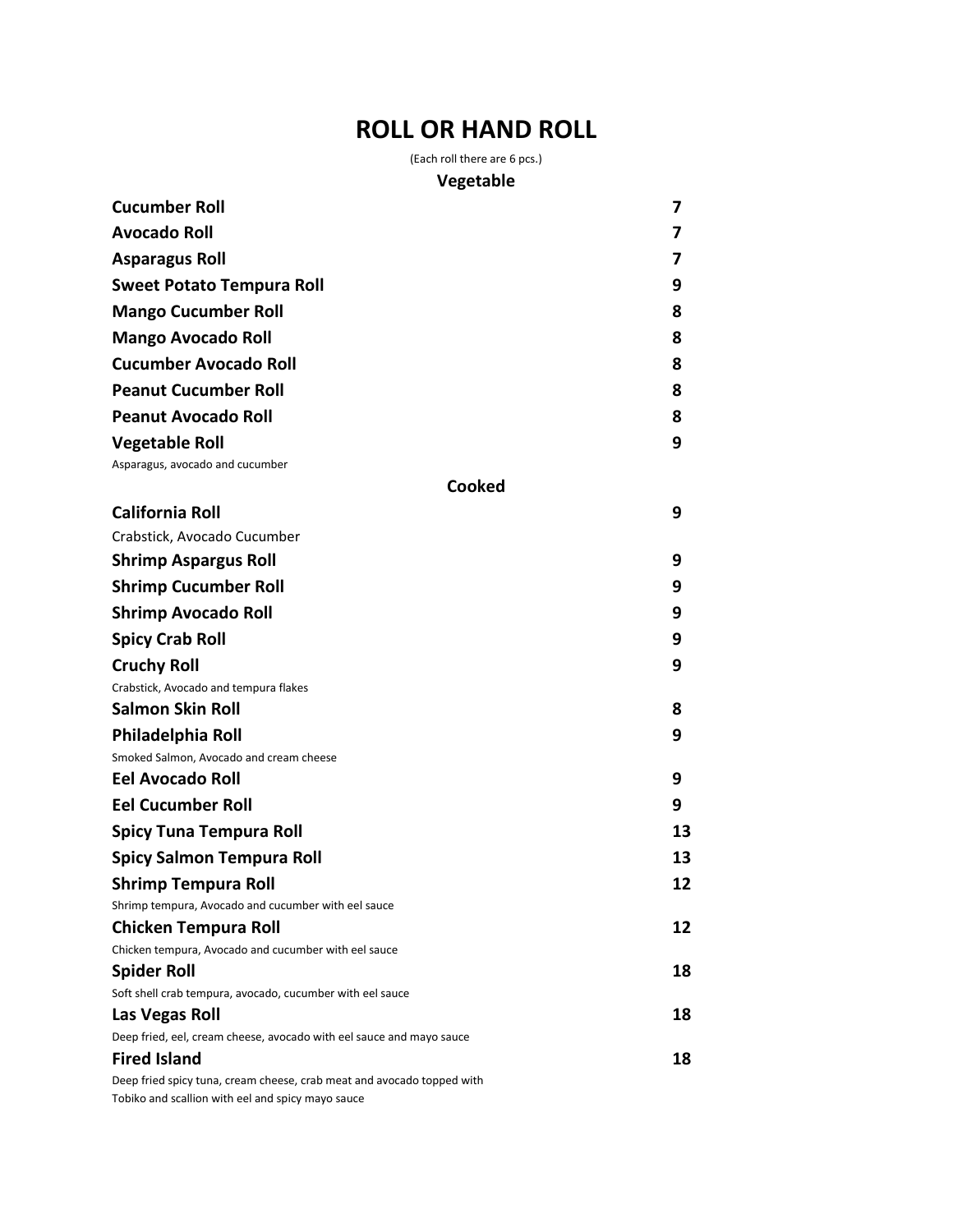## **SPECIAL ROLL**

(Please tell your waiter if you can eat raw food)

(Each roll there are  $8 \approx 10$  pcs.)

| <b>Rainbow Roll</b>                                                                                                 | 20 |
|---------------------------------------------------------------------------------------------------------------------|----|
| Tuna, salmon, white fish over California roll                                                                       |    |
| <b>Dragon Roll</b>                                                                                                  | 20 |
| Eel, cucumber inside top with avocado, masago, eel sauce                                                            |    |
| <b>Mango Flower Roll</b>                                                                                            | 20 |
| Tempura shrimp crab stick, cucumber, avocado, and asparagus in soybean paper<br>top with mango sauce & eel sauce    |    |
| <b>Osaka Roll</b>                                                                                                   | 20 |
| Shrimp tuna wrapped inside out with fresh salmon and spicy mayo                                                     |    |
| <b>Foxy Lady Roll</b>                                                                                               | 20 |
| Spicy tuna wrapped inside out with tuna on top and spicy mayo                                                       |    |
| <b>Tiger Roll</b>                                                                                                   | 20 |
| Spicy crunch yellowtail wrapped inside out with pepper tuna                                                         |    |
| <b>Diamond Roll</b>                                                                                                 | 20 |
| Shrimp tempura, cucumber, avocado, crab stick, crunchy with soybean paper and<br>special sauce                      |    |
| <b>Parliament Roll</b>                                                                                              | 20 |
| Spicy crunch salmon, mango topped with seared salmon, white tuna, avocado, crispy<br>rice powder, and chef's Sauce  |    |
| <b>Naruto Roll (No Rice)</b>                                                                                        | 23 |
| Thinly slice cucumber wrapped with tuna. Salmon, yellowtail, crab stick, avocado,<br>Japanese dressing              |    |
| <b>Beautiful Roll</b>                                                                                               | 20 |
| Tuna, yellowtail, mango inside with salmon, avocado, crab stick, special sauce on top                               |    |
| <b>Spicy Ocean City Roll</b>                                                                                        | 20 |
| Spicy crab avocado inside top with bake white tuna, whitfish scallop                                                |    |
| <b>Nobu Roll</b>                                                                                                    | 20 |
| Seared tuna, asparagus inside, tuna, salmon, eel, yellowtail, crunchy, tobiko on top<br>with chef special sauce     |    |
| <b>Sumo Roll</b>                                                                                                    | 20 |
| Eel and asparagus cream cheese, inside top with seared fresh salmon and chef's sauce                                |    |
| Godzilla Roll                                                                                                       | 20 |
| Deep fried white fish, tuna, salmon, cream cheese, crab, top with tobiko scallion<br>with eel and spicy mayo sauce. |    |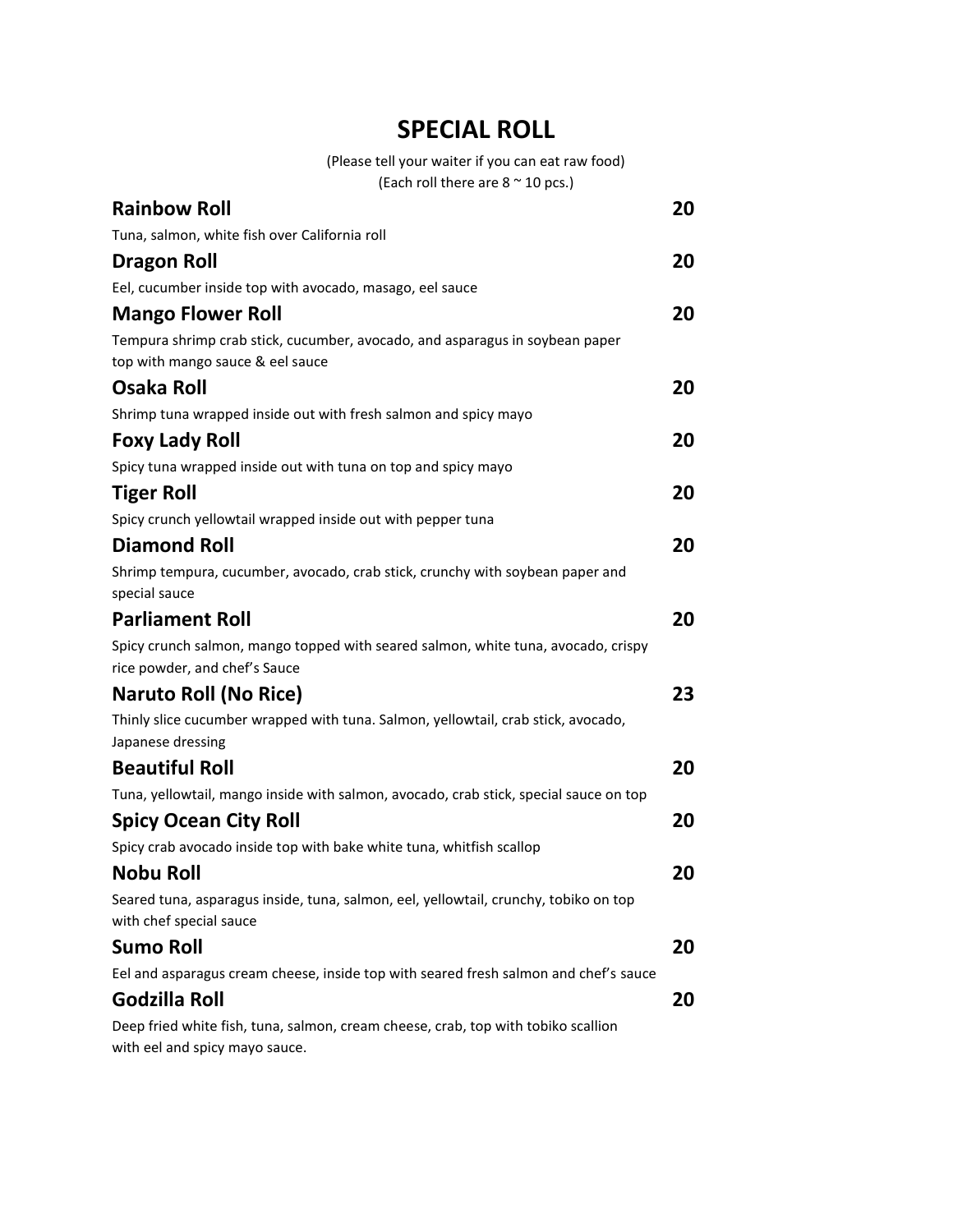| <b>Yummy Roll</b>                                                                                                                    | 18 |
|--------------------------------------------------------------------------------------------------------------------------------------|----|
| Deep fried snow crab, cream cheese, and shrimp top with tobiko and scallion with<br>Eel and spicy mayo suce                          |    |
| <b>Jumbo Lobster Roll</b>                                                                                                            | 22 |
| Lobster tempura, avocado, cucumber with soybean pepper with eel sauce                                                                |    |
| Ninja Roll                                                                                                                           | 16 |
| Fresh tuna, crab stick and cucumber deep fired, scallion, masago on top                                                              |    |
| Kashi Roll                                                                                                                           | 18 |
| Spicy salmon, cucumber, asparagus, avocado, mango, cream cheese deep fried<br>Eel sauce and spicy mayo sauce, tobiko scallion on top |    |
| <b>Spicy Shrimp Roll</b>                                                                                                             | 9  |
| Salmon Tempura Roll                                                                                                                  | 10 |
| <b>RAW</b>                                                                                                                           |    |
| <b>Salmon Roll</b>                                                                                                                   | 9  |
| <b>Spicy Salmon Roll</b>                                                                                                             | 9  |
| <b>Tuna Roll</b>                                                                                                                     | 9  |
| <b>Spicy Tuna Roll</b>                                                                                                               | 9  |
| <b>Yellowtail Scallion Roll</b>                                                                                                      | 9  |
| <b>Spicy Yellowtail Roll</b>                                                                                                         | 9  |
| Alaska Roll                                                                                                                          | 10 |
| Salmon, avocado and cucumber                                                                                                         |    |
| Tuna Avocado Roll                                                                                                                    | 10 |
| <b>Salmon Avocado Roll</b>                                                                                                           | 10 |
| <b>Tuna Cucumber Roll</b>                                                                                                            | 10 |
| Tuna Mango Roll                                                                                                                      | 10 |
| <b>Salmon Cucumber Roll</b>                                                                                                          | 10 |
| <b>Salmon Mango Roll</b>                                                                                                             | 10 |
| <b>Kamikaze Roll</b>                                                                                                                 | 10 |
| Spicy tuna, cucumber, tempura flake top with tobiko                                                                                  |    |
| <b>Spicy Scallop Roll</b>                                                                                                            | 13 |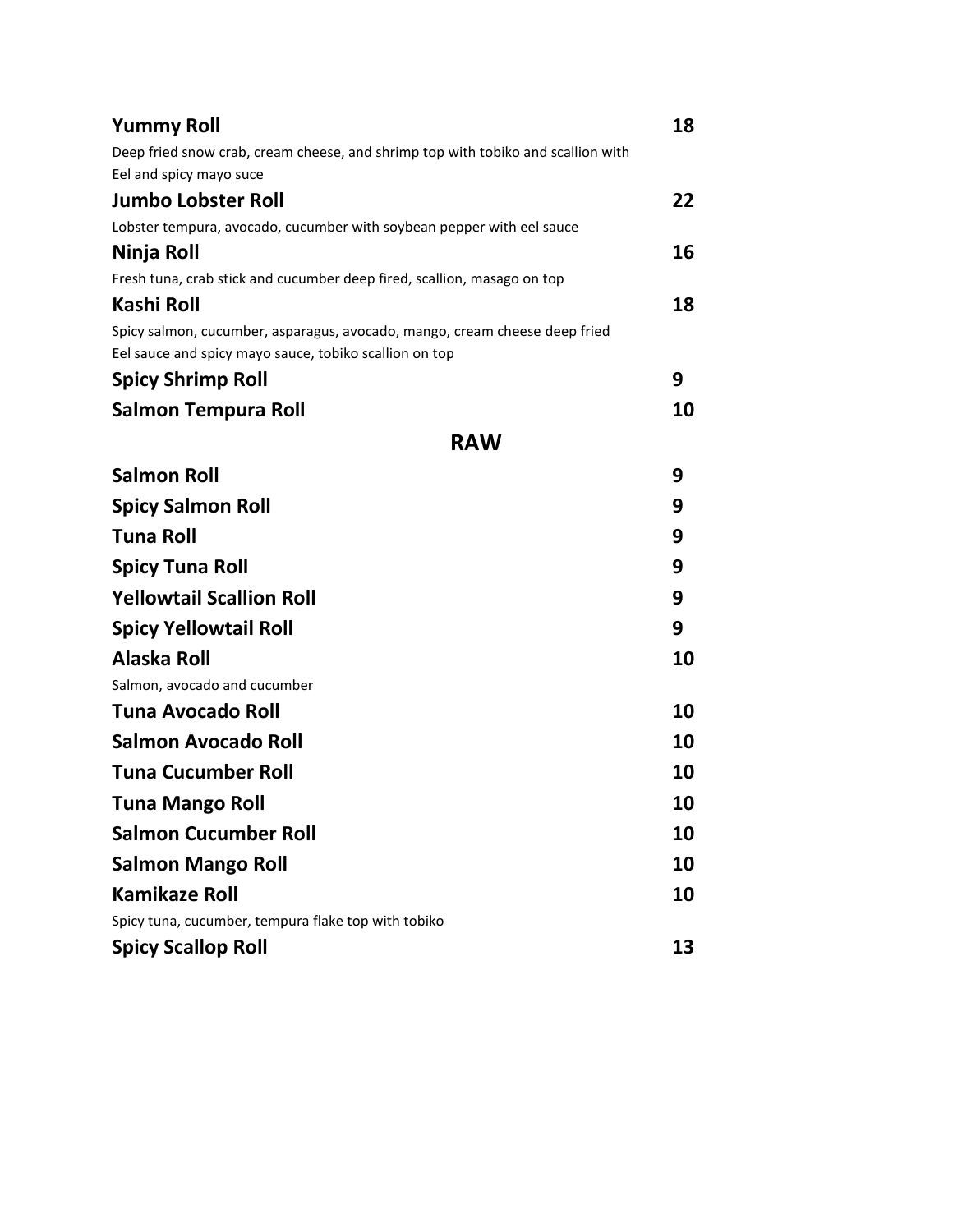# **HIBACHI ENTRÉE**

(served with onion soup, house salad, fried rice & mixed vegetables)

| Hibachi Vegetable            | 22 | <b>Steak &amp; Salmon</b>                              | 32 |
|------------------------------|----|--------------------------------------------------------|----|
| <b>Hibachi Chicken</b>       | 25 | Steak & Shrimp                                         | 32 |
| Hibachi Shrimp               | 30 | <b>Steak &amp; Scallop</b>                             | 35 |
| Hibachi Salmon               | 30 | <b>Steak &amp; Lobster</b>                             | 38 |
| Hibachi Steak                | 35 | <b>Filet Mignon &amp; Chicken</b>                      | 35 |
| <b>Hibachi Scallops</b>      | 35 | <b>Filet Mignon &amp; Shrimp</b>                       | 36 |
| <b>Hibachi Filet Mignon</b>  | 35 | <b>Filet Mignon &amp; Scallop</b>                      | 38 |
| Hibachi Lobster Tail         | 38 | <b>Filet Mignon &amp; Lobster</b>                      | 40 |
| <b>Chicken &amp; Steak</b>   | 30 | Samurai Dinner                                         | 40 |
| <b>Chicken &amp; Shrimp</b>  | 30 | Steak, chicken & shrimp                                |    |
| <b>Chicken &amp; Scallop</b> | 30 | <b>Shogun Dinner</b>                                   | 43 |
| <b>Chicken &amp; Salmon</b>  | 30 | Filet Mignon, chicken & shrimp                         |    |
| <b>Chicken &amp; Lobster</b> | 32 | <b>Seafood Combination</b>                             | 43 |
| <b>Shrimp &amp; Scallop</b>  | 32 | Shrimp, scallop & lobster tail                         |    |
| <b>Shrimp &amp; Salmon</b>   | 32 | <b>Fuji Dinner</b>                                     | 65 |
|                              |    | Filet mignon, lobster, shrimp, scallop,<br>and chicken |    |

## **Hibachi Kid's Menu**

(for kid's under 12 year served include onion soup, vegetable, and fried rice)

| Hibachi Chicken | 16 Hibachi Steak | Hibachi Shrimp | 18 |
|-----------------|------------------|----------------|----|
|                 |                  |                |    |

#### **Hibachi Side Order**

(Must be ordered with one entrée)

| <b>Fried Rice</b> | 6  | <b>Salmon</b>       | 10 |
|-------------------|----|---------------------|----|
| <b>Noodle</b>     |    | <b>Scallop</b>      | 11 |
| Vegetable         | 8  | <b>Steak</b>        | 12 |
| <b>Chicken</b>    | 8  | <b>Filet Mignon</b> | 15 |
| Shrimp (7pcs.)    | 10 | <b>Lobster Tail</b> | 20 |

"ask your server about menu items that are cooked to order or served raw. Consumong raw or undercooked meats, poultry, seafood, shellfish, or eggs may increase your risk of foodborne illness."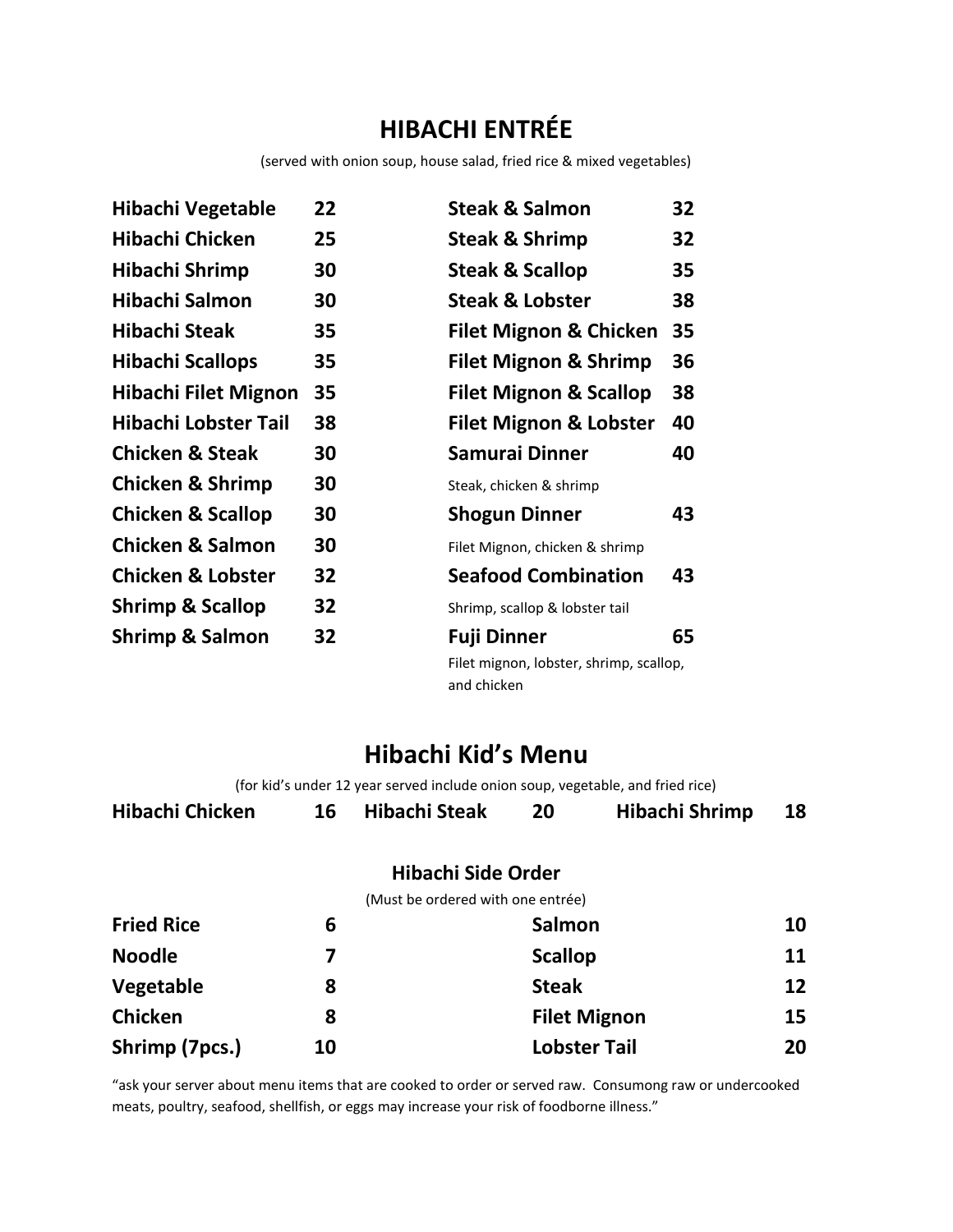# **KITCHEN ENTRÉE**

(Served with miso soup, house green salad, and white rice)

| <b>Vegetable Tempura</b>                                                             | 20 |
|--------------------------------------------------------------------------------------|----|
| <b>Chicken Tempura</b>                                                               | 22 |
| <b>Shrimp Tempura</b>                                                                | 25 |
| <b>Chicken Teriyaki</b>                                                              | 22 |
| <b>General Tso's Chicken</b>                                                         | 21 |
| House made chicken with special spicy sauce                                          |    |
| <b>Sesame Chicken</b>                                                                | 21 |
| House made chicken with special sauce, sesame on top.                                |    |
| <b>Sweet Sour Chicken</b>                                                            | 21 |
| Deep fried chicken with sweet sour sauce                                             |    |
| <b>Shrimp Teriyaki</b>                                                               | 28 |
| Salmon Teriyaki                                                                      | 28 |
| <b>New York Steak Teriyaki</b>                                                       | 33 |
| <b>Basil Filet Mignon</b>                                                            | 35 |
| Stir fried diced filet mignon with onions, pepper asparagus and basil in basil sauce |    |
| King of the Sea                                                                      | 40 |
| Shrimp, scallops, and lobster with honey lemon butter sauce                          |    |
| <b>Ginger Lobster</b>                                                                | 60 |
| Lobster with ginger, onion                                                           |    |

### **Fired Noodle & Fried Rice & Udon**

(Sauteed thick noodles with vegetables

| <b>Fuji Noodle or Rice</b> |    | Yaki Udon      |    |  |
|----------------------------|----|----------------|----|--|
| Vegetable                  | 15 | Vegetable      | 15 |  |
| <b>Chicken</b>             | 16 | <b>Chicken</b> | 16 |  |
| Shrimp                     | 18 | <b>Beef</b>    | 20 |  |
| <b>Beef</b>                | 20 | <b>Shrimp</b>  | 18 |  |

# **Udon Soup**

| Nabeyaki Udon Soup                                          | 20 |
|-------------------------------------------------------------|----|
| Shrimp, fish cake, chicken, egg, vegetables and udon noodle |    |
| <b>Seafood Udon Soup</b>                                    | 25 |
| Noodle soup with assorted seafood, fish cake and vegetable  |    |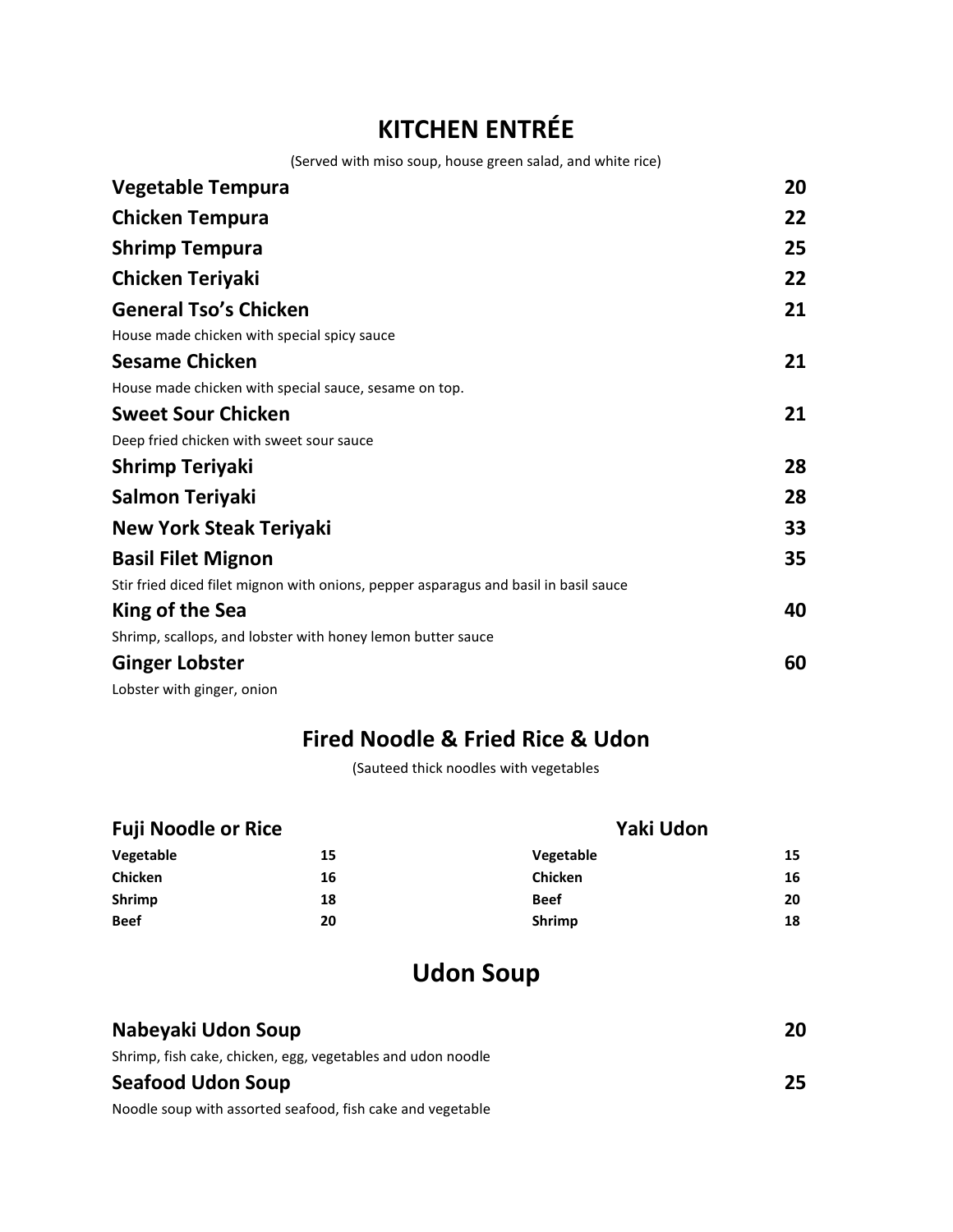| <b>American Dream</b>                                                                                                                  | 20 |
|----------------------------------------------------------------------------------------------------------------------------------------|----|
| Rock Shrimp tempura inside topped with spicy lobster and Kani, served with spicy creamy sauce                                          |    |
| <b>Fire Phoenix</b>                                                                                                                    | 20 |
| Shrimp tempura, spicy crab, topped with lobster salad and tuna, white tuna with special                                                |    |
| Sauce and crispy rice                                                                                                                  |    |
| <b>Sunset Roll</b>                                                                                                                     | 20 |
| Salmon, tuna, yellowtail, lobster salad, avocado blended with crunch wrapped soybean paper                                             |    |
| <b>Sweetheart Roll</b>                                                                                                                 | 20 |
| Shrimp tempura, avocado, spicy salmon and crunch wrapped with soybean paper                                                            |    |
| <b>Ichiban Roll</b>                                                                                                                    | 20 |
| Shrimp tempura, cucumber, mango wrapped in soybean paper topped with spicy tuna avocado                                                |    |
| Hawaii Roll                                                                                                                            | 20 |
| Fried soft shell crab, cucumber, avocado, top with lobster salad, eel sauce and spicy mayo sauce                                       |    |
| <b>Amazing Roll</b>                                                                                                                    | 23 |
| Spicy tuna, eel, avocado, cream cheese, crab stick in soy paper, deep freid top with tobiko,<br>scallion, and spicy mayo and eel sauce |    |
| <b>Pink Lady Roll</b>                                                                                                                  | 20 |
| Mango, shrimp, avocado, crab stick wrapped with pink soybean paper                                                                     |    |
| <b>Volcano</b>                                                                                                                         | 20 |
| Spicy tuna, salmon, yellowtail, avocado, asparagus, cream cheee, deep fried, spicy crab,<br>scallion, and tobiko on top                |    |
| <b>Cowboy Roll</b>                                                                                                                     | 20 |
| Shrimp tempura, cucumber inside, top with steak BBQ sauce                                                                              |    |
| <b>Fancy Coconut Roll</b>                                                                                                              | 20 |
| Coconut shrimp, avocado inside, top with shrimp, crab, avocado and coconut sauce                                                       |    |
| <b>Michigan Roll</b>                                                                                                                   | 23 |
| Tempura shrimp, spricy tuna topped with whole eel, crispy rice and eel sauce                                                           |    |
| <b>Golden Eye Roll</b>                                                                                                                 | 25 |
| Lobster tempura, salmon, white tuna, yellowtail, avocado topped tuna with<br>soybean paper and chef's sauce                            |    |
| <b>Hidden Dragon Roll</b>                                                                                                              | 20 |
| Shrimp tempura, spicy tuna, avocado in soybean paper topped with crab meat with chef's sauce                                           |    |
| Lava Roll                                                                                                                              | 23 |
| Spicy salmon, salmon tempura, asparagus, avocado, in soybean paper topped<br>Salmon with Thai chili sauce                              |    |